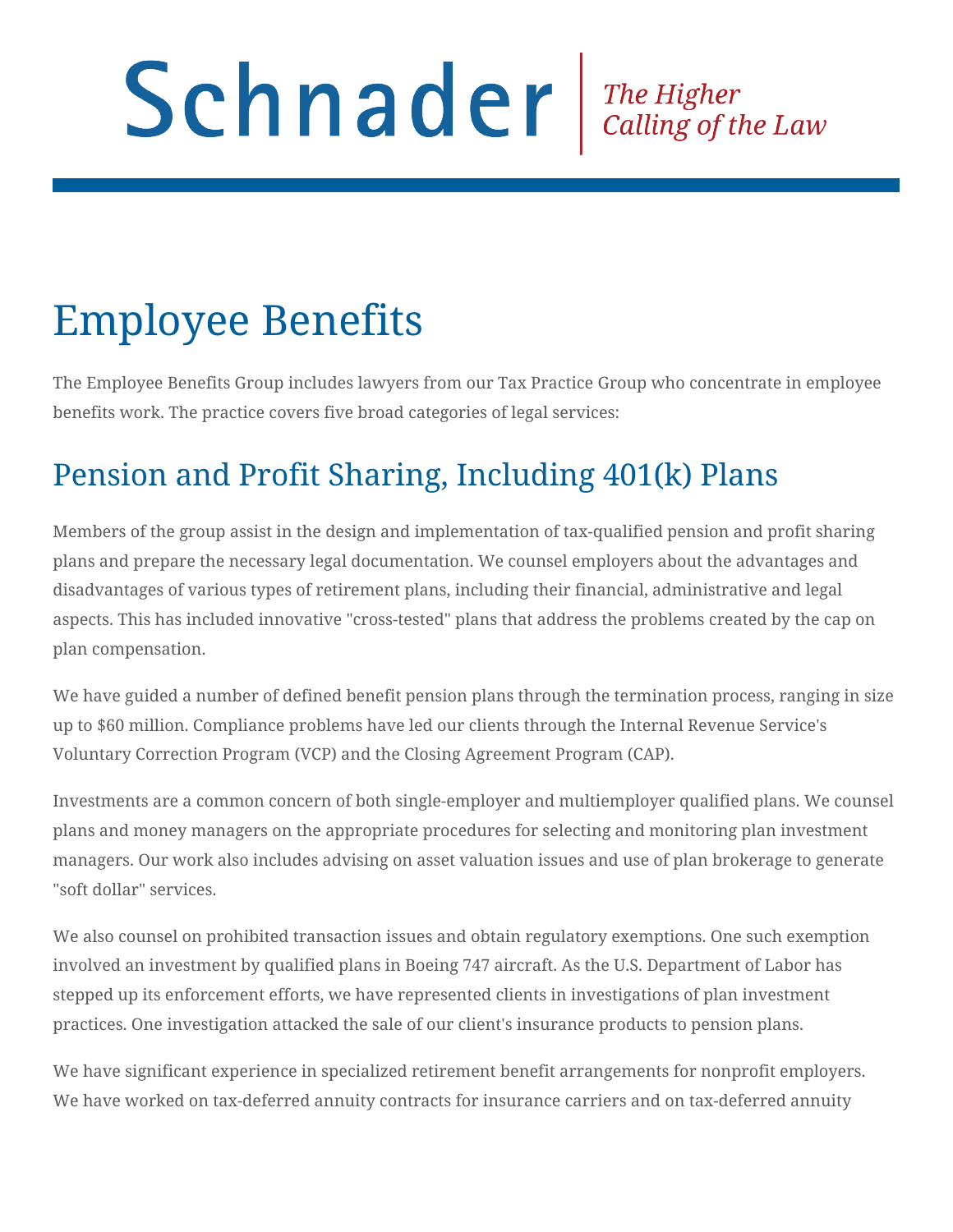plans for employers, often in combination with conventional tax-qualified plans to maximize benefits for executives. We have also established exempt status for a number of church plans.

#### Welfare Benefit Plans

As medical, life insurance, disability and other welfare-type plans have come under increasing government regulation, they have represented an increasing portion of our employee benefits practice. We have analyzed and counseled about COBRA requirements for continuation of health benefit coverage, the tax rules governing tax-exempt welfare benefit trusts, and disability and other discrimination issues. Establishment of flexible benefit plans is another growing part of our practice.

#### Executive Compensation

We have increasingly been called upon to give advice about and document supplemental executive retirement plans (SERPs) in response to limitations on benefits that can be provided through qualified plans. Such plans often involve "rabbi trusts," which we have drafted and submitted to the IRS.

Design, implementation and documentation of stock option and phantom stock plans and "golden parachute" agreements also come within the scope of the group. We have devoted attention in recent years to severance arrangements, especially in connection with anticipated changes of control. Executives in some of the major corporations in the mid-Atlantic region have turned to members of our group to negotiate benefit packages upon severance from employment.

### Employee Stock Ownership Plans

Members of the group have been involved in ESOP transactions from several points of view, having represented plan sponsors, their shareholders, ESOP lenders and independent ESOP trustees. We have kept on the cutting edge of new ESOP developments, including deferral of shareholders' gain on sales of stock to ESOPs and use of ESOPs in employee leveraged buyouts.

### Litigation

Members of the Employee Benefits Group have litigated some of the most significant employee benefit cases in the country.

*The Firestone Tire and Rubber Co. v. Bruch*: The U.S. Supreme Court ruled early that if a benefit plan gives a fiduciary discretion in determining eligibility for benefits, a court may override the